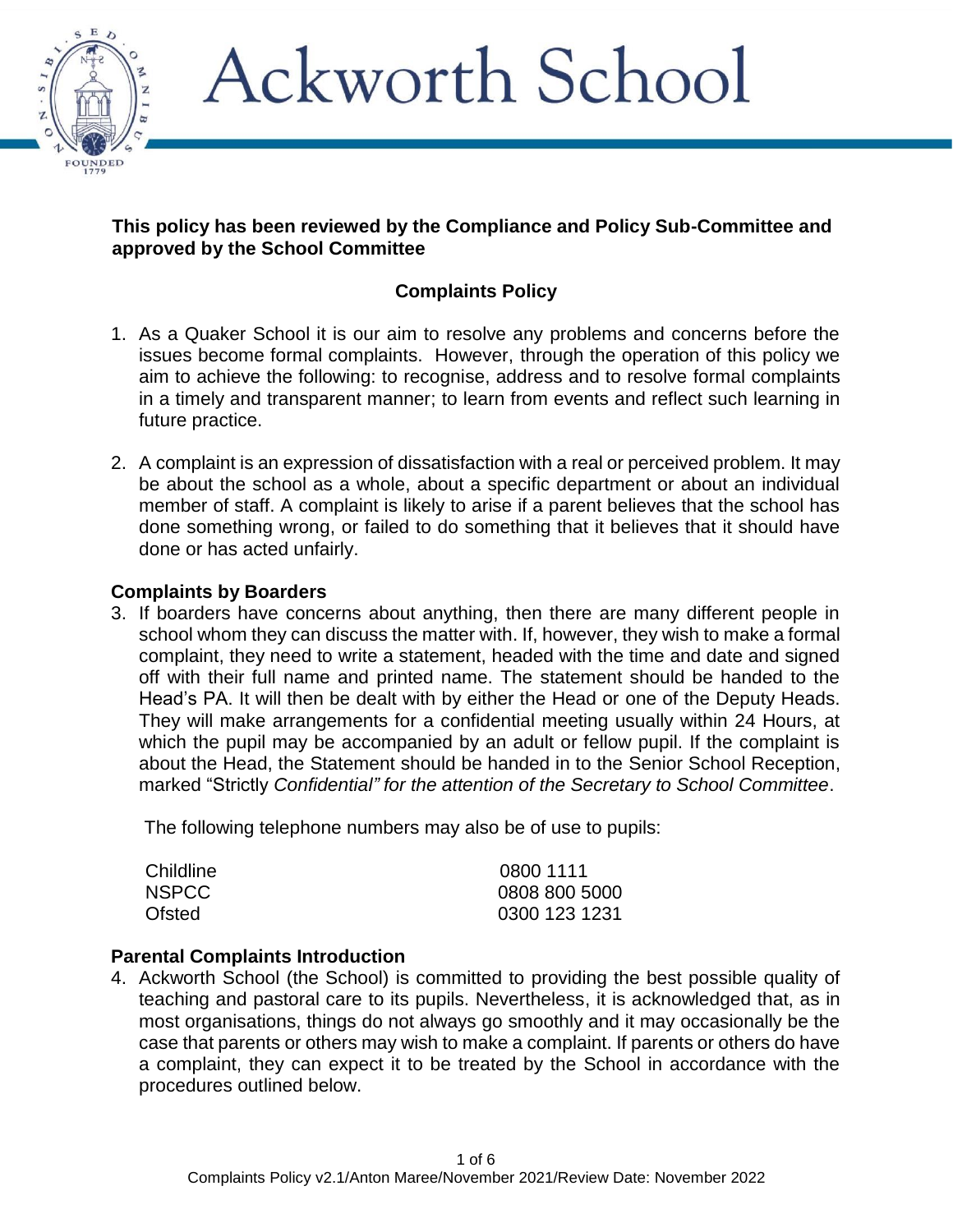

5. Complainants can also be assured that all concerns and complaints will be treated seriously and confidentially, this includes all correspondence statements and records, and that in the case of parents raising a complaint their child/ children will not be penalised for a complaint that they or their child/children raise in good faith. Records of the investigation and correspondence and meetings will all be kept safely in accordance with the School's Data Protection and Document Retention Policy.

This complaints procedure applies to all sections of the School, the Senior School, Coram House and the Nursery.

#### **Availability**

6. The Complaints Policy is made available to all complainants via the School's website or in hard copy on request to the Head's PA.

#### **Relevance**

7. Please note however that this Complaints Policy does not apply to parents of pupils who have left the School.

#### **Timescales**

- 8. All complaints will be handled seriously and sensitively. They will be acknowledged within five working days if received during term time and as soon as practicable during school holiday periods. It is in everyone's interest to resolve a complaint as speedily as possible. The School's target is to complete the first two stages of the procedure within 28 days if the complaint is lodged during term-time, with Stage 3, the Appeal Panel Hearing, to be completed within a further 28 days. In EYFS, complaints will be investigated within 4 working days from the complaint being received in writing.
- 9. If a complaint is made during a school holiday period, the complaint will be acknowledged within 10 working days but any investigation or resolution and associated timescales may not commence until the School returns for the next academic term.

#### **Communication**

10.The number of Formal Complaints registered under Stage 2 of this procedure will be published annually on the School's website (within this policy).

#### **Stage 1 - Informal Resolution**

• It is hoped that most complaints and concerns will be resolved quickly and informally.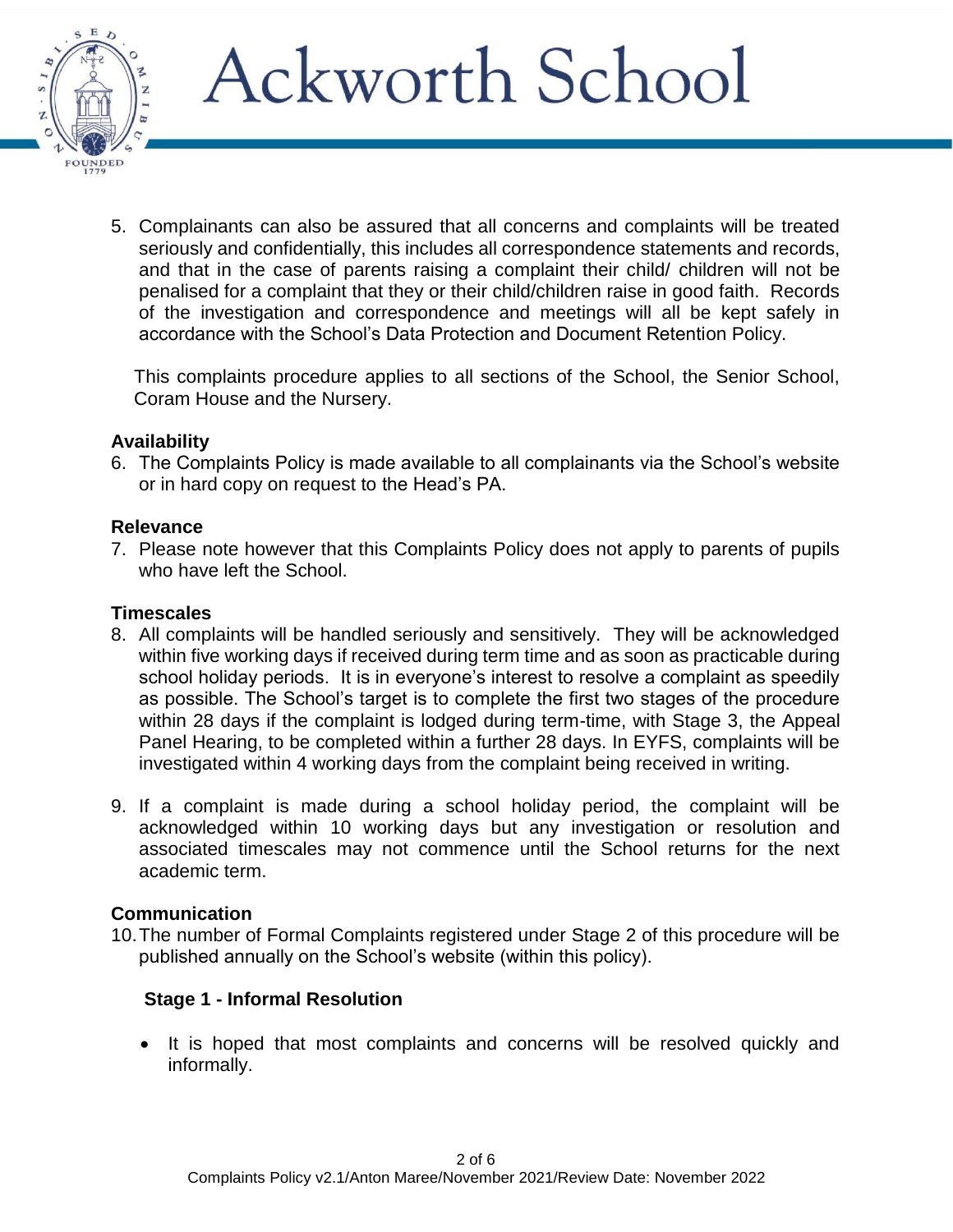- If parents have a complaint, they should normally contact their son/daughter's Subject Teacher/Form Tutor. In many cases, the matter can be resolved straight away by this means, usually to the parents' satisfaction. If the Subject Teacher/Form Tutor cannot resolve the matter alone, it may be necessary for them to consult either the relevant Head of Department or the appropriate Deputy Head (Pastoral) or Deputy Head (Academic). Similar arrangements apply within Coram House.
- Parents will appreciate that teaching staff are not always immediately available to take telephone calls. Therefore, parents should leave a message and a contact number with Senior School Reception, who will ensure that the message is passed to the member of staff. The main school number is 01977 233600.
- Complaints made directly to the Head or a Deputy Head may be referred to the relevant Subject Teacher/Form Tutor or Head of Department unless the Head/Deputy Head deems it appropriate for the matter to be dealt with by them personally.
- The member of staff dealing with the matter will make a written record of all concerns and complaints dealt with by them and the date on which they were received. Should the matter not be resolved within fourteen days or in the event that they and the complainant fail to reach a satisfactory resolution then the complainant will be advised to proceed with their complaint in accordance with Stage 2 of this Procedure.
- If, however, the complaint is against the Head of Ackworth School or of Coram House, the Complainant should make their complaint directly to the Clerk to School Committee. The complaint should be sent in writing, clearly marked "Strictly Confidential" and addressed to The Clerk to the School Committee, c/o Ackworth School.

## **Stage 2 - Formal Resolution**

FOUNDED

- If the complaint cannot be resolved on an informal basis, then the complainant should put their complaint in writing to the Head. After considering the Complaint, the Head will decide the appropriate course of action to take.
- In most cases, the Head will meet with or speak to the Complainant concerned, normally within seven days of receiving the complaint, to discuss the matter. If possible a resolution will be reached at this stage.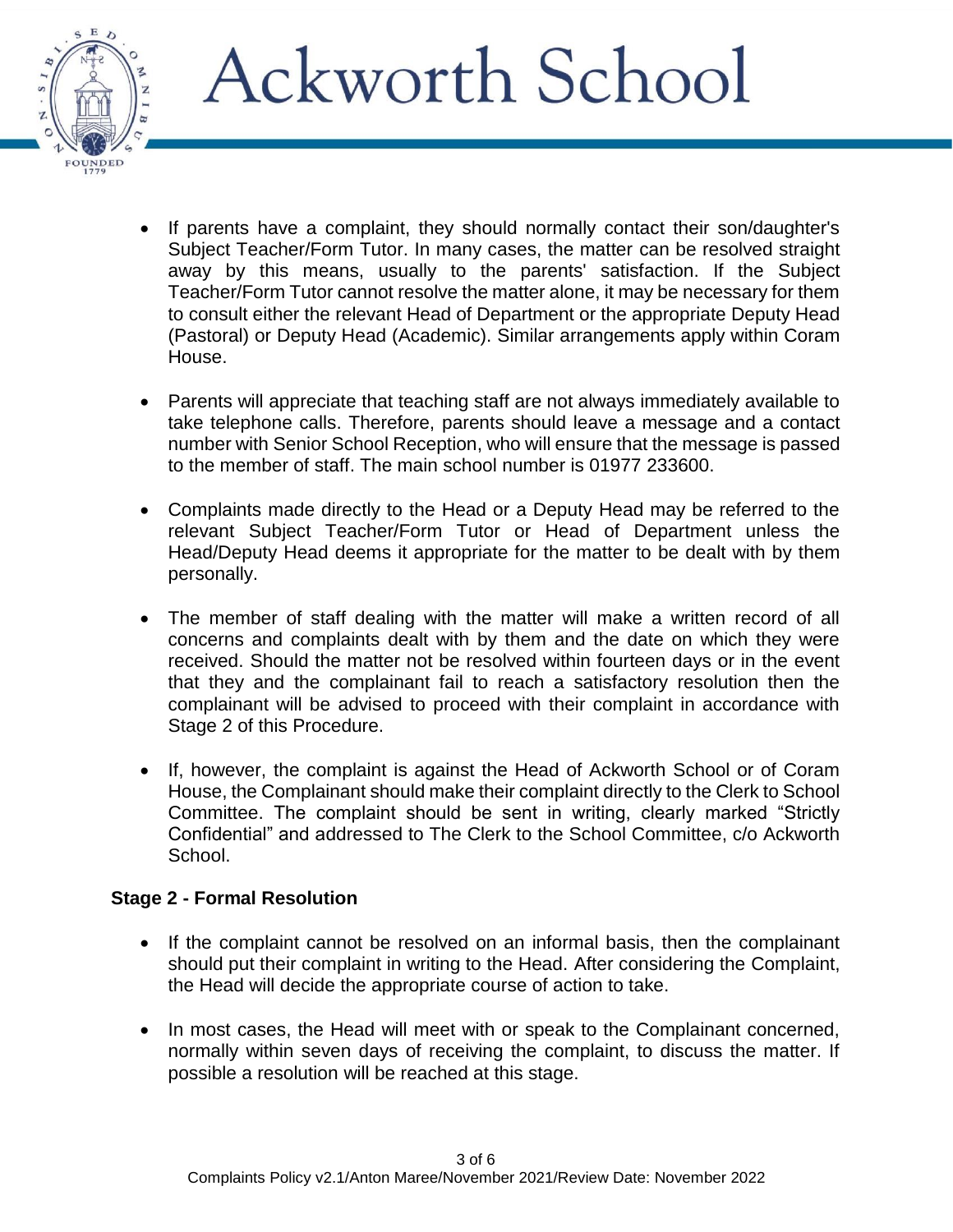

- It may be necessary for the Head to carry out further investigations.
- The Head will keep written records of all meetings and interviews held in relation to the complaint. He will ensure that all previous records relating to the complaint are gathered together and held on a specific file by his PA.
- Once the Head is satisfied that, so far as is practicable, all of the relevant facts have been established, a decision will be made and the Complainant will be informed of this decision in writing. The Head will also give reasons for his decision.
- If the complaint is against the Head, the Clerk to the School Committee will deal with the matter himself/herself or pass it to a member of the School committee. They will call for a full report from the Head and for all the relevant documents. The Clerk to the School Committee may also call for a briefing from members of staff, and will in most cases, speak to or meet with the complainant to discuss the matter further. Once the Clerk is satisfied that, as far as is practicable, all of the relevant facts have been established, the complainant will be informed of the decision in writing. Correspondence relating to the complaint will be similarly gathered and filed as per the action detailed for the Head above. The Complainant will be provided with reasons for his/her decision.
- If the Complainant is still not satisfied, they may proceed to Stage 3 of this Procedure.

### **Stage 3 - Panel Hearing**

- If the Complainant seeks to invoke Stage 3 (following a failure to reach an earlier resolution and/or it being an appeal against the decision of the Head or the Clerk to School Committee under stage 2), they will be referred to either the Clerk to School Committee or his/her Deputy depending who dealt with the earlier stage. Such a complaint should be in writing and submitted to the Bursar, acting in his capacity as Secretary to the School Committee, c/o the School. It should be marked *Confidential*.
- The Complainant is required to state which elements of the Head's or the Clerk to School Committee's decision under Stage 2 they wish to appeal against and also state the grounds for the appeal.
- The matter will then be referred by that individual to a Complaints Panel for consideration. The Panel will consist of two members of the School Committee (one to be appointed as Chair) and one other person who is independent of the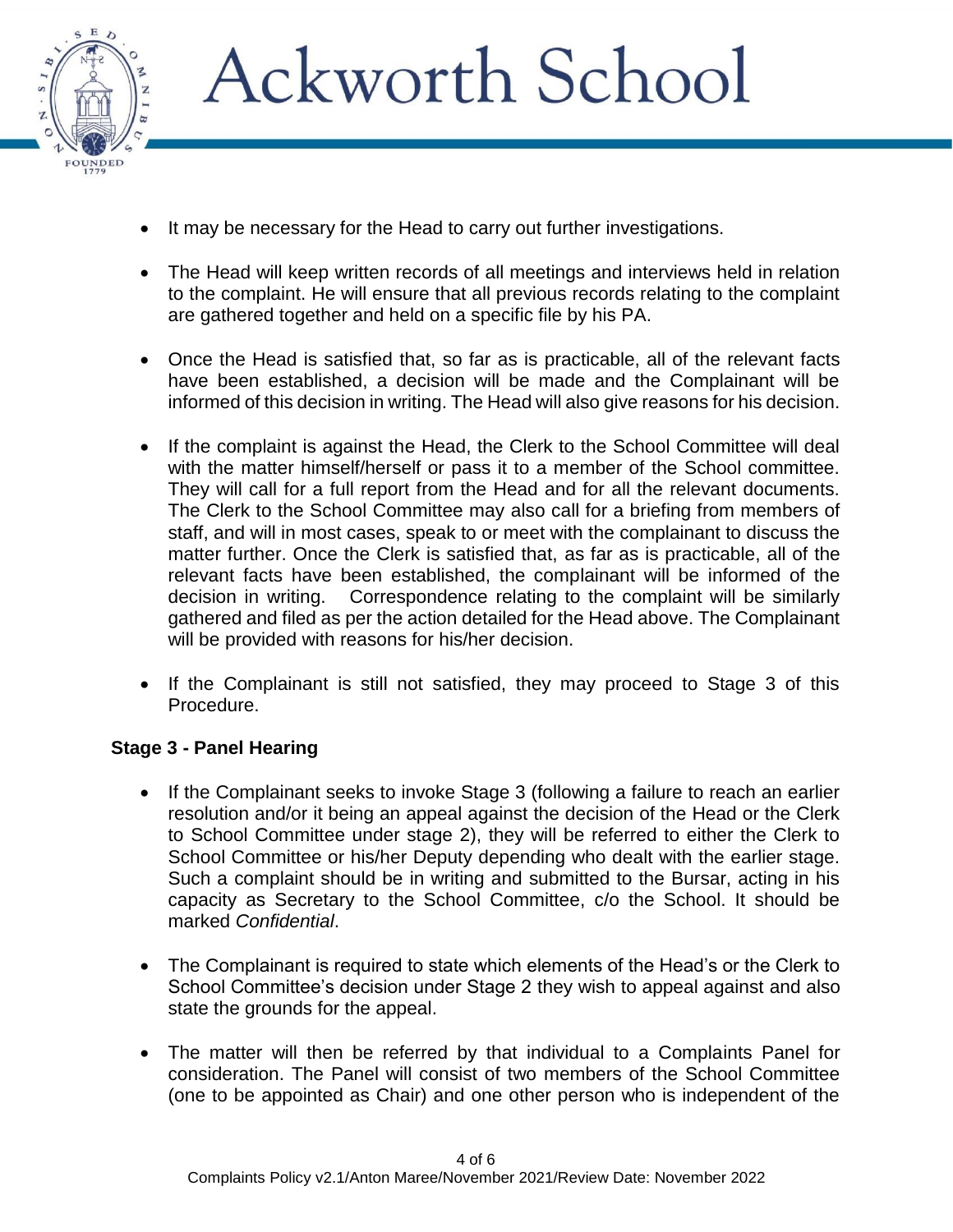management and running of the School, none of whom will have been directly involved in the matters detailed in the complaint. The Panel Chair, on behalf of the Panel, will then acknowledge the complaint and schedule a hearing to take place as soon as practicable and normally within 14 days.

- If the Panel deems it necessary, it may require that further particulars of the complaint or any related matter be supplied in advance of the hearing. Copies of such particulars shall be supplied to all parties not later than three days prior to the hearing.
- The Complainant may be accompanied at the hearing by one other person. This may be a relative, teacher or friend. Legal representation will not normally be appropriate.
- If possible, the Panel will resolve the Complainant's complaint immediately without the need for further investigation.
- Where further investigation is required, the Panel will decide how it should be carried out.
- After due consideration of all facts which they consider relevant, the Panel will reach a decision and may make recommendations, within a maximum of 14 days of the Hearing. The Panel will write to the Complainant, the Head and, where relevant any other individual who is involved in the complaint, informing them of their findings; their recommendations; and the reasons for their decision. The decision of the Panel will be final.
- A copy of the findings and any recommendations will be made available for inspection on the school premises by the Clerk to School Committee and the Head. The Clerk to School Committee will determine appropriate reporting to the School Committee and, in concert with the Head, will ensure that all recommendations resulting from the Panel are enacted regardless of the outcome of the Panel.
- 11.Complainants can be assured that all concerns and complaints will be treated seriously and confidentially. Correspondence, statements and records relating to individual complaints will be kept confidential except to the extent required under Part 6 paragraph 24 (3) (g) of Schedule 1 to the Education (Independent Schools Standards) (England) Regulations2010, to be seen by the Secretary of State or where disclosure is required by the ISI under Section 162A of the Education Act 2002 (as amended), or under other legal authority.